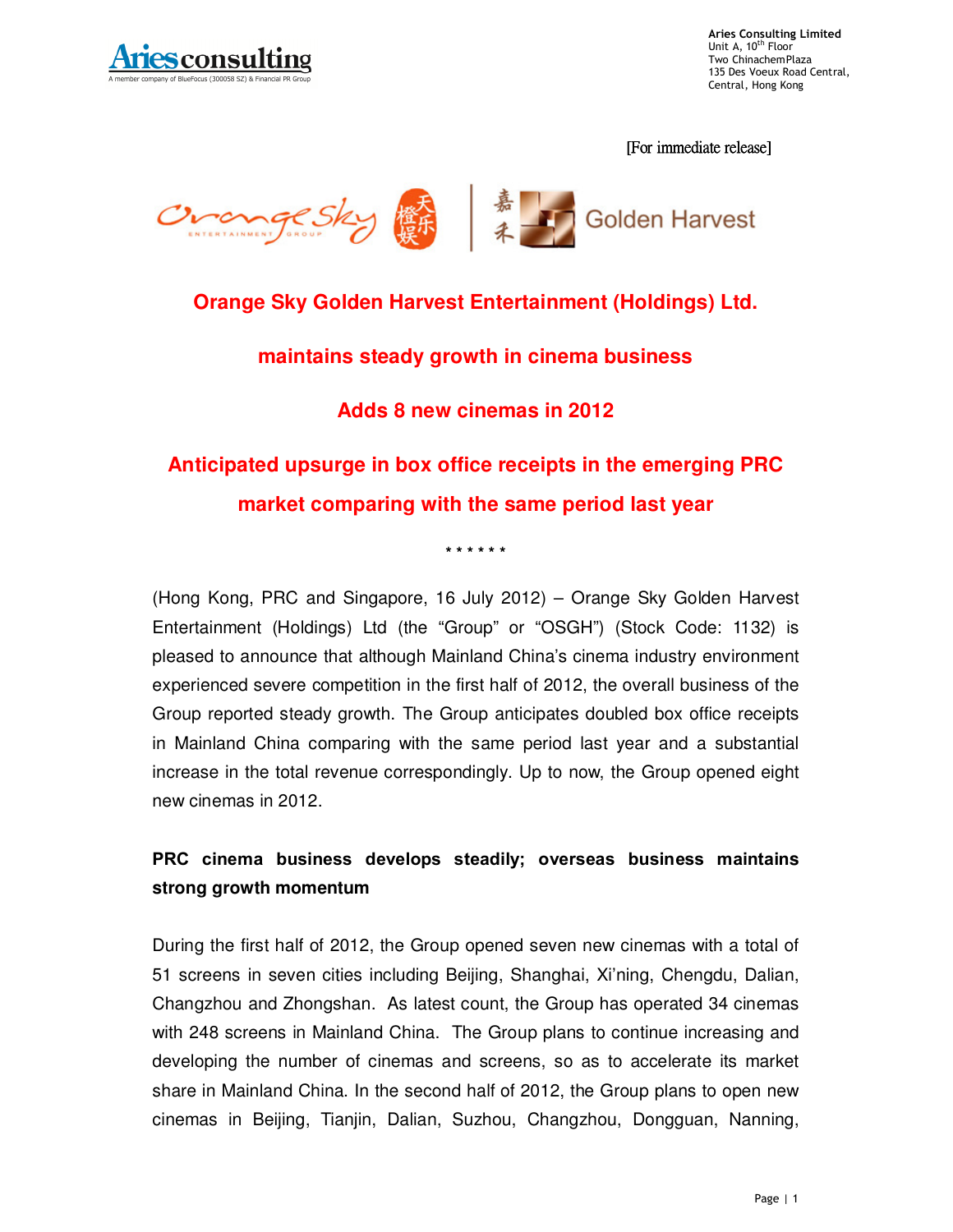*.* 

Zhongqing, Maanshan, etc.

In the meantime, the Group's overseas operations maintained solid performance for the first six months in 2012. In particular, in Taiwan, Vie Show Cinema Company Ltd. ("Vie Show"), of which OSGH is an individual major shareholder, opened a new cinema -- "Vie Show Cinemas Hsinchu Big City" -- with eight screens in Hsinchu City in late April 2012, and the total box office receipts for the first two days after its grand opening reached NTD3.75 million. The two new cinemas opened by Vie Show last December, namely, "Vie Show Cinemas Taichung Top City" in Taichung City and "Vie Show Cinemas Banqiao Mega City" in Taipei, also had excellent performances.

## **To re-produce classic film "Fly Me to Polaris" with Sony 4K super high resolution filming techniques – a pioneer in China**

Regarding film production operations, the Group will re-produce the classic film "Fly Me to Polaris" in the second half of 2012. As the first reproduction to start up the Group's plan of "Orange Sky Golden Harvest Reproduction of Classic Movie Series" this year, this new "Fly Me to Polaris" will be directed by the original director, Jingle Ma, and will adopt the Sony super high resolution 4K digital filming techniques, a pioneering attempt in China. The Group targets a grand release around Valentine's Day 2013.

OSGH's future film production will put more focus on the story and script creation and development, and will also actively search for opportunities to co-operate with Hollywood in film production. This year, OSGH has been actively seeking films cooperation opportunities with international independent and outstanding film producers in the "2012 Cannes Film Festival" held in France.

"Looking ahead, we are optimistic that the market demand for high quality films will register sustained growth within emerging markets such as Mainland China. In addition to keeping up a fast pace of cinema openings in the Mainland China market, continuing to solidify the business integration of its comprehensive film business and fine-tuning the overall business model, OSGH will also co-operate with the government's supportive policy to promote cultural businesses and make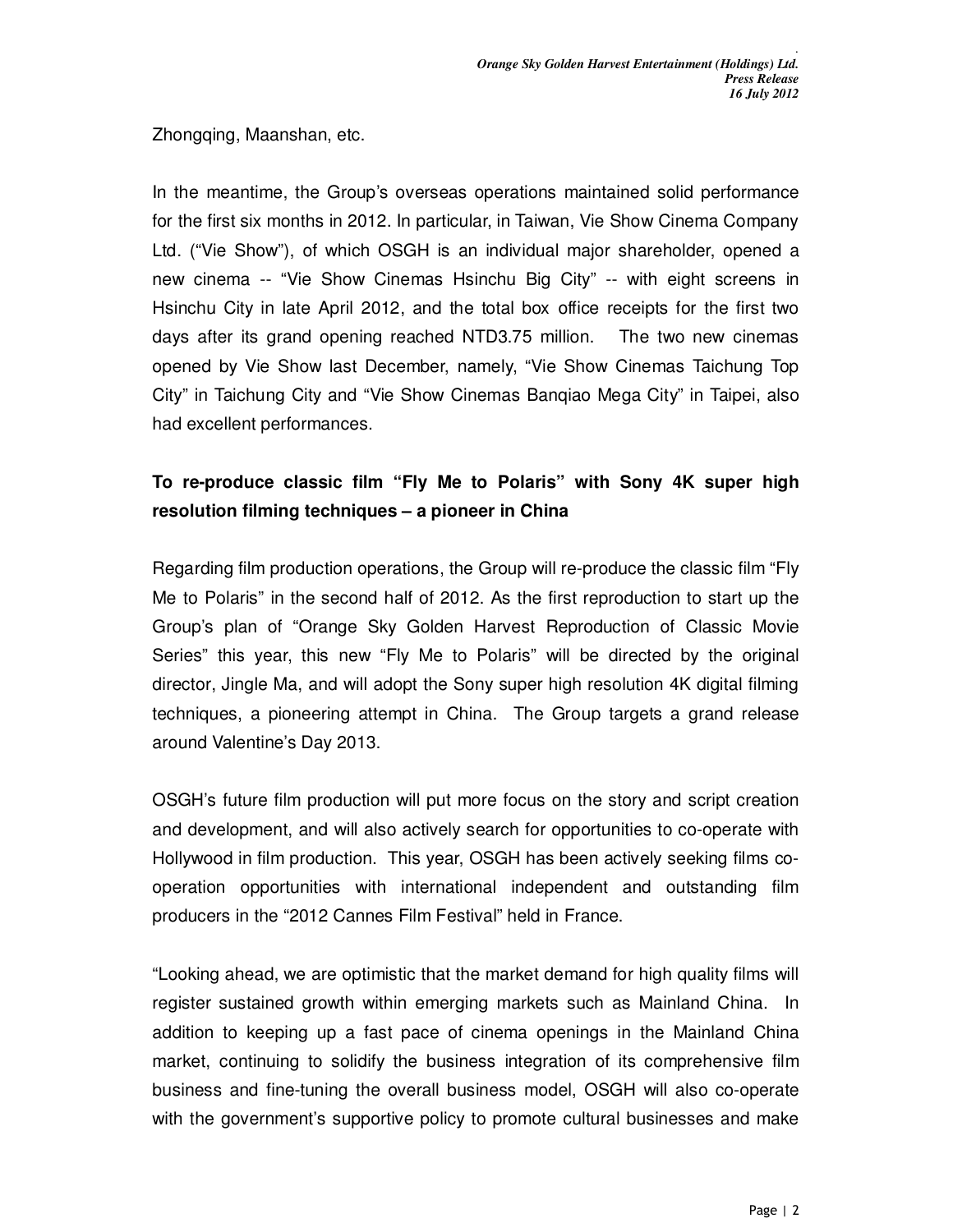*.* 

its contribution to the long-term development of China's film industry," said Mr. Andrew Mao, Executive Director and Chief Executive Officer of OSGH.

- End -

# **About Orange Sky Golden Harvest Entertainment (Holdings) Ltd. (Stock Code: 1132)**

Orange Sky Golden Harvest Entertainment (Holdings) Ltd. (the "Group" or "OSGH") is world's premier Chinese language film entertainment company, and is primarily engaged in film production, financing, distribution and exhibition. The Group currently operates 61 multiplexes with a total of 464 screens across Mainland China, Hong Kong, Taiwan and Singapore and is one of leading distributors in its operating territories. The Group's cinema chains View Show in Taiwan and Golden Village in Singapore are the largest in their respective markets with a market share of 38% and 43%, respectively.

For enquiries:

#### **Orange Sky Golden Harvest Entertainment (Holdings) Limited**

| Crystal Wang | Email: twang@yingyuan.cn             |
|--------------|--------------------------------------|
| Janice Chan  | Email: janice.chan@goldenharvest.com |

Tel: (86) 10-5920-5209 Tel: (852) 2352-8351

#### **Aries Consulting Limited**

| Mark Lee     | Email: marklee@ariesconsulting.com.hk     |
|--------------|-------------------------------------------|
| Terence Wong | Email: terencewong@ariesconsulting.com.hk |
| Chen Xingran | Email: xingran@financialpr.com.cn         |